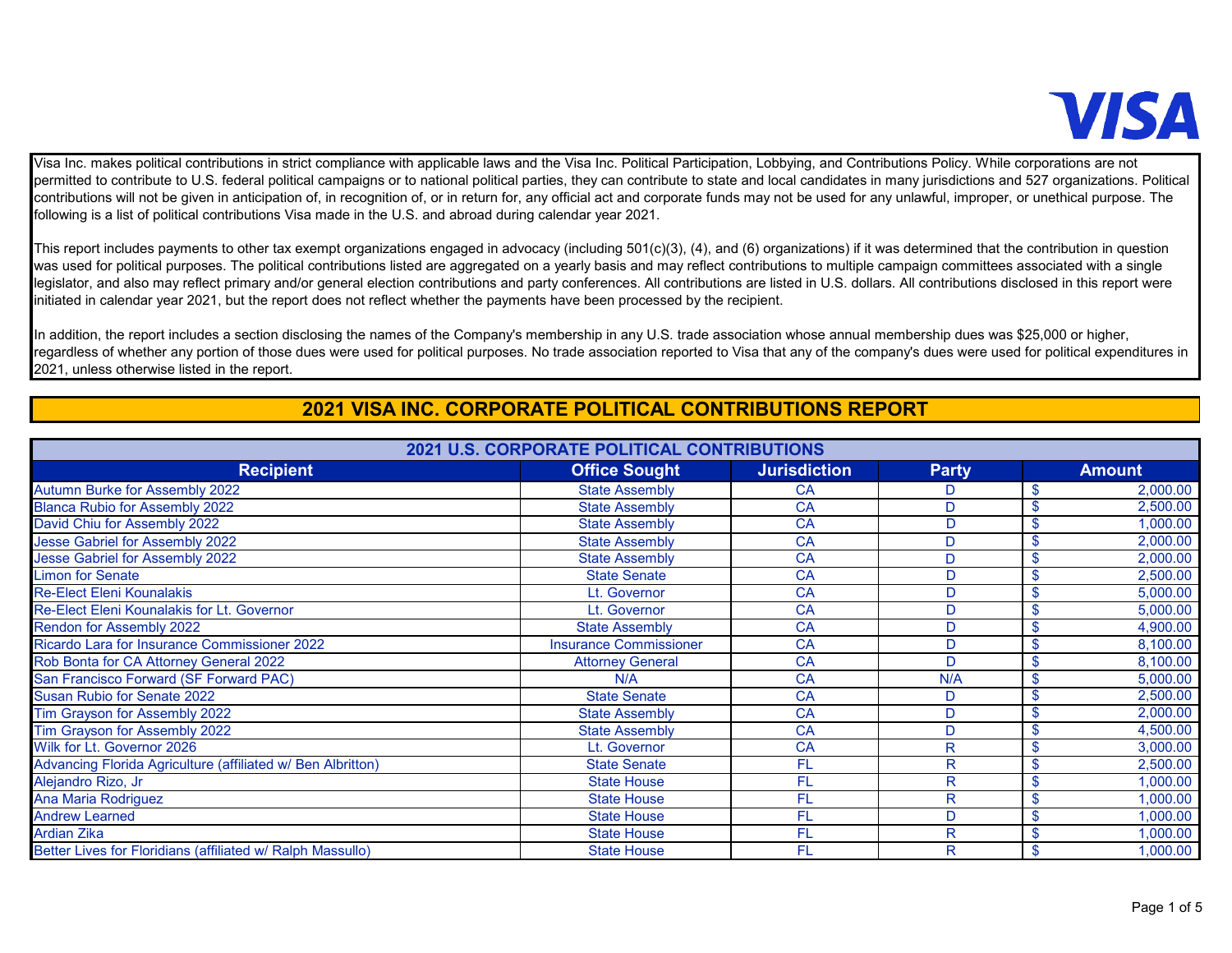| Building on Your Own Dreams (affiliated w/ Jim Boyd)                | <b>State House</b>        | FL        | $\overline{R}$          | $\mathbf{\hat{s}}$       | 1,000.00  |
|---------------------------------------------------------------------|---------------------------|-----------|-------------------------|--------------------------|-----------|
| <b>Chip LaMarca</b>                                                 | <b>State House</b>        | FL        | $\overline{R}$          | $\mathsf{\$}$            | 1,000.00  |
| <b>Clay Yarborough</b>                                              | <b>State House</b>        | FL        | $\overline{\mathsf{R}}$ | $\mathbf{\hat{s}}$       | 1,000.00  |
| Conservatives for Principled Leadership (affiliated w/ Paul Renner) | <b>State House</b>        | FL        | $\overline{\mathsf{R}}$ | $\mathbf{\hat{s}}$       | 2,500.00  |
| <b>David Silvers</b>                                                | <b>State House</b>        | FL        | $\overline{D}$          | $\overline{\mathcal{S}}$ | 1,000.00  |
| <b>David Smith</b>                                                  | <b>State House</b>        | FL        | $\overline{R}$          | $\mathbf{\hat{s}}$       | 1,000.00  |
| Fighting for Florida's Families (affiliated w/ Bryan Avila)         | <b>State House</b>        | FL        | $\overline{R}$          | $\sqrt[6]{\frac{1}{2}}$  | 2,500.00  |
| <b>Jackeline Toledo</b>                                             | <b>State House</b>        | FL        | $\overline{R}$          | $\sqrt[6]{3}$            | 1,000.00  |
| James Buchanan                                                      | <b>State House</b>        | FL        | $\overline{\mathsf{R}}$ | \$                       | 1,000.00  |
| Jimmy T. Patronis, Jr. Campaign                                     | FL CFO                    | FL        | R                       | $\sqrt[6]{\frac{1}{2}}$  | 3,000.00  |
| Jobs for Florida (affiliated w/ Wilton Simpson)                     | <b>State Senate</b>       | FL        | $\overline{R}$          | $\mathbf{\hat{s}}$       | 5,000.00  |
| <b>Joe Gruters</b>                                                  | <b>State Senate</b>       | FL        | $\overline{R}$          | $\mathbf{\hat{s}}$       | 1,000.00  |
| <b>Jordan Leonard</b>                                               | <b>State House</b>        | FL        | $\overline{D}$          | $\sqrt[6]{3}$            | 1,000.00  |
| <b>Linda Chaney</b>                                                 | <b>State House</b>        | FL        | $\overline{R}$          | $\mathbf{\hat{s}}$       | 1,000.00  |
| <b>Nick DiCeglie</b>                                                | <b>State House</b>        | FL        | $\overline{R}$          | $\bullet$                | 1,000.00  |
| <b>Ramon Alexander</b>                                              | <b>State House</b>        | FL        | D                       | $\sqrt[6]{\frac{1}{2}}$  | 1,000.00  |
| <b>Ray Rodrigues</b>                                                | <b>State Senate</b>       | FL        | $\overline{\mathsf{R}}$ | $\mathbf{\hat{s}}$       | 1,000.00  |
| <b>Shervin Jones</b>                                                | <b>State Senate</b>       | FL        | D                       | $\sqrt[6]{\frac{1}{2}}$  | 1,000.00  |
| <b>Travaris McCurdy</b>                                             | <b>State House</b>        | FL        | D                       | $\mathbf{\hat{s}}$       | 1,000.00  |
| <b>Vance Aloupis</b>                                                | <b>State House</b>        | FL        | R                       | $\mathbf{\hat{s}}$       | 1,000.00  |
| Victory Now (affiliated w/ Dotie Joseph)                            | <b>State House</b>        | FL        | D                       | $\sqrt[6]{\frac{1}{2}}$  | 1,000.00  |
| <b>Friends of Chris Carr</b>                                        | <b>Attorney General</b>   | <b>GA</b> | $\overline{\mathsf{R}}$ | $\overline{\mathbf{S}}$  | 2,900.00  |
| <b>Mills for Maine</b>                                              | Governor                  | <b>ME</b> | D                       | $\mathsf{\$}$            | 2,500.00  |
| Road to Michigan's Future                                           | N/A                       | MI        | D                       | $\mathbf{\hat{s}}$       | 10,000.00 |
| Friends for Kathy Hochul                                            | Governor                  | <b>NY</b> | $\overline{D}$          | $\boldsymbol{\$}$        | 2,500.00  |
| <b>Barry Knight</b>                                                 | <b>House of Delegates</b> | <b>VA</b> | $\overline{\mathsf{R}}$ | $\mathbf{\hat{s}}$       | 500.00    |
| <b>Cliff Hayes</b>                                                  | <b>House of Delegates</b> | <b>VA</b> | D                       | $\overline{\mathbf{S}}$  | 1,000.00  |
| Commonwealth Victory Fund d/b/a Virginia Joint Dem Caucus           | N/A                       | <b>VA</b> | D                       | $\mathsf{\$}$            | 2,500.00  |
| <b>David Reid</b>                                                   | <b>House of Delegates</b> | VA        | D                       | $\mathbf{\hat{s}}$       | 500.00    |
| <b>Dunnavant for Senate</b>                                         | <b>State Senate</b>       | <b>VA</b> | $\overline{R}$          | $\sqrt[6]{3}$            | 500.00    |
| <b>Ebbin for Virginia</b>                                           | <b>State Senate</b>       | <b>VA</b> | D                       | $\overline{\mathcal{S}}$ | 500.00    |
| <b>Emily Brewer</b>                                                 | <b>House of Delegates</b> | <b>VA</b> | $\overline{\mathsf{R}}$ | $\mathbf{\hat{s}}$       | 500.00    |
| Energized for Change PAC (affiliated w/ Eileen Filler-Corn)         | <b>House of Delegates</b> | <b>VA</b> | D                       | $\mathbf{\hat{s}}$       | 7,000.00  |
| Energized for Change PAC (affiliated w/ Eileen Filler-Corn)         | <b>House of Delegates</b> | <b>VA</b> | $\overline{D}$          | $\mathbf{\hat{s}}$       | 2,000.00  |
| <b>Friends of Janet Howell</b>                                      | <b>State Senate</b>       | <b>VA</b> | D                       | $\mathbf{\hat{s}}$       | 1,000.00  |
| <b>Friends of Jennifer Boysko</b>                                   | <b>State Senate</b>       | <b>VA</b> | $\overline{D}$          | $\sqrt[6]{3}$            | 500.00    |
| <b>Friends of Monty Mason</b>                                       | <b>State Senate</b>       | <b>VA</b> | D                       | $\mathbf{\hat{s}}$       | 1,000.00  |
| <b>Friends of Steve Newman for Senate</b>                           | <b>State Senate</b>       | <b>VA</b> | $\overline{R}$          | $\bullet$                | 1,000.00  |
| <b>Friends of Tommy Norment</b>                                     | <b>State Senate</b>       | <b>VA</b> | $\overline{\mathsf{R}}$ | $\sqrt[6]{\frac{1}{2}}$  | 2,500.00  |
| <b>George Barker for Senate</b>                                     | <b>State Senate</b>       | <b>VA</b> | D                       | $\overline{\mathbf{S}}$  | 1,000.00  |
| <b>Glenn Youngkin Inaugural Committee</b>                           | N/A                       | <b>VA</b> | $\overline{R}$          | $\mathbf{\hat{s}}$       | 25,000.00 |
| <b>Hanger Campaign Committee</b>                                    | <b>State Senate</b>       | <b>VA</b> | $\mathsf{R}$            | $\mathbf{\hat{s}}$       | 500.00    |
| <b>House Democratic Caucus</b>                                      | <b>House of Delegates</b> | <b>VA</b> | D                       | \$                       | 2,500.00  |
| <b>Jeion Ward</b>                                                   | <b>House of Delegates</b> | <b>VA</b> | D                       | $\overline{\mathbf{S}}$  | 1,000.00  |
| <b>Kathy Byron</b>                                                  | <b>House of Delegates</b> | <b>VA</b> | R                       | $\overline{\mathbf{S}}$  | 500.00    |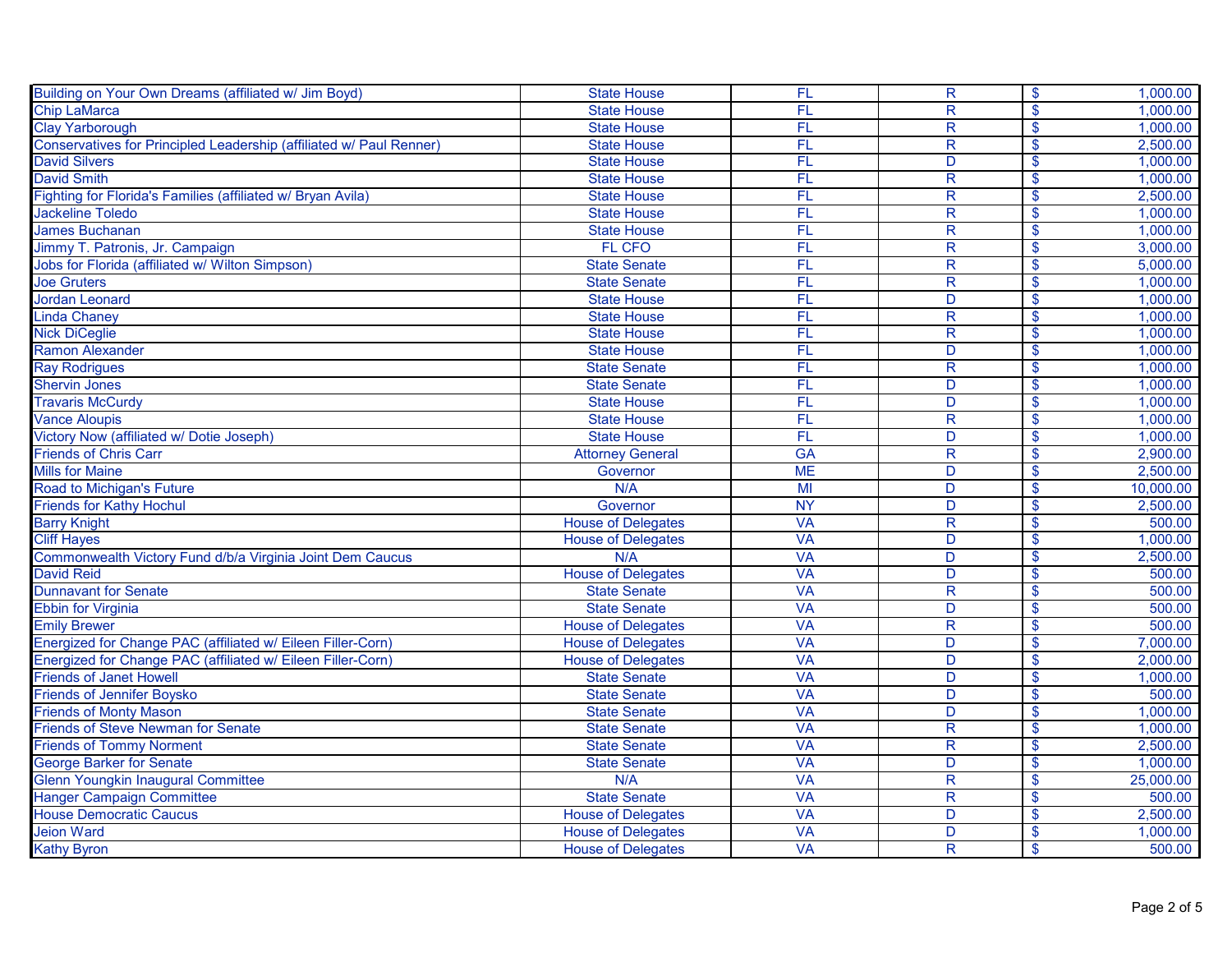| Lamont Bagby                                       | <b>House of Delegates</b> | <b>VA</b> | D            | $\boldsymbol{\mathsf{s}}$ | 1,000.00   |
|----------------------------------------------------|---------------------------|-----------|--------------|---------------------------|------------|
| eader Charnelle Herring                            | <b>House of Delegates</b> | <b>VA</b> | D            | S                         | 1,000.00   |
| ee Ware                                            | House of Delegates        | <b>VA</b> | R            | $\mathbf{s}$              | 500.00     |
| Lewis for Senate                                   | <b>State Senate</b>       | <b>VA</b> | D            | \$                        | 500.00     |
| Locke for State Senate                             | <b>State Senate</b>       | <b>VA</b> | D            | <b>S</b>                  | 500.00     |
| Lucas for Senate                                   | <b>State Senate</b>       | <b>VA</b> | D            | \$                        | 1,000.00   |
| Luke Torian                                        | <b>House of Delegates</b> | <b>VA</b> | D            | \$                        | 1,000.00   |
| <b>Mark Herring for Attorney General</b>           | <b>Attorney General</b>   | <b>VA</b> | D            | \$                        | 5,000.00   |
| <b>Mark Keam</b>                                   | <b>House of Delegates</b> | <b>VA</b> | D            |                           | 500.00     |
| <b>Mark Sickles</b>                                | <b>House of Delegates</b> | <b>VA</b> | D            | \$                        | 1,000.00   |
| Marsden for Senate                                 | <b>State Senate</b>       | <b>VA</b> | D            | \$                        | 1,000.00   |
| McDougle for Virginia                              | <b>State Senate</b>       | <b>VA</b> | R            | $\mathbf{s}$              | 1,000.00   |
| Petersen for State Senate                          | <b>State Senate</b>       | <b>VA</b> | D            | \$                        | 500.00     |
| <b>Rip Sullivan</b>                                | <b>House of Delegates</b> | <b>VA</b> | D            | $\mathbf S$               | ,000.00    |
| <b>Ruff for Senate</b>                             | <b>State Senate</b>       | <b>VA</b> | R            | \$.                       | 500.00     |
| <b>Saslaw for State Senate</b>                     | <b>State Senate</b>       | <b>VA</b> | D            | S.                        | 3,000.00   |
| <b>Surovell for State Senate</b>                   | <b>State Senate</b>       | <b>VA</b> | D            | $\mathbf{S}$              | 500.00     |
| <b>Terry Austin</b>                                | <b>House of Delegates</b> | <b>VA</b> | R            | \$                        | 500.00     |
| Terry for Governor (affiliated w/ Terry McAuliffe) | Governor                  | <b>VA</b> | D            | \$                        | 25,000.00  |
| <b>Terry Kilgore</b>                               | <b>House of Delegates</b> | <b>VA</b> | R            | \$                        | 1,000.00   |
| <b>Todd Gilbert</b>                                | <b>House of Delegates</b> | <b>VA</b> | $\mathsf{R}$ | \$                        | 2,500.00   |
| Virginia Senate Democratic Caucus                  | <b>State Senate</b>       | <b>VA</b> | D.           | \$                        | 2,500.00   |
| Virginia Senate Republican Caucus                  | <b>State Senate</b>       | <b>VA</b> | R            | \$                        | 2,500.00   |
| <b>Vivian Watts</b>                                | House of Delegates        | <b>VA</b> | D            | \$                        | 1,000.00   |
| <b>Vogel for Senate</b>                            | <b>State Senate</b>       | <b>VA</b> | R            | $\mathbf{s}$              | 500.00     |
| <b>Youngkin for Governor</b>                       | Governor                  | <b>VA</b> | R            | \$                        | 10,000.00  |
| TOTAL U.S. STATE & LOCAL POLITICAL CONTRIBUTIONS   |                           |           |              |                           | 232,000.00 |

| 2021 U.S. STATE & LOCAL 527 ORGANIZATION POLITICAL CONTRIBUTIONS  |                     |              |  |               |
|-------------------------------------------------------------------|---------------------|--------------|--|---------------|
| <b>Recipient</b>                                                  | <b>Jurisdiction</b> | <b>Party</b> |  | <b>Amount</b> |
| <b>California Democratic Party</b>                                | CA                  |              |  | 25,000.00     |
| <b>California Republican Party</b>                                | CA                  | R            |  | 25,000.00     |
| <b>Committee to Engage and Empower CA Voters</b>                  | CA                  |              |  | 25,000.00     |
| <b>All Together Colorado</b>                                      | CO                  |              |  | 10,000.00     |
| <b>Better Colorado Alliance</b>                                   | <b>CO</b>           |              |  | 5,000.00      |
| Restore Colorado Leadership Fund                                  | <sub>CO</sub>       |              |  | 3,500.00      |
| <b>Senate Majority Fund</b>                                       | CO                  | R            |  | 6,500.00      |
| <b>Democratic Attorney's General Association</b>                  | N/A                 |              |  | 50,000.00     |
| <b>Democratic Governors Association</b>                           | N/A                 |              |  | 50,000.00     |
| Democratic Legislative Campaign Committee                         | N/A                 |              |  | 50,000.00     |
| <b>Republican Governors Association ("RGA")</b>                   | N/A                 |              |  | 50,000.00     |
| Republican State Leadership Committee ("RSLC")                    | N/A                 | R            |  | 50,000.00     |
| TOTAL U.S. STATE & LOCAL 527 ORGANIZATION POLITICAL CONTRIBUTIONS |                     |              |  | 350,000.00    |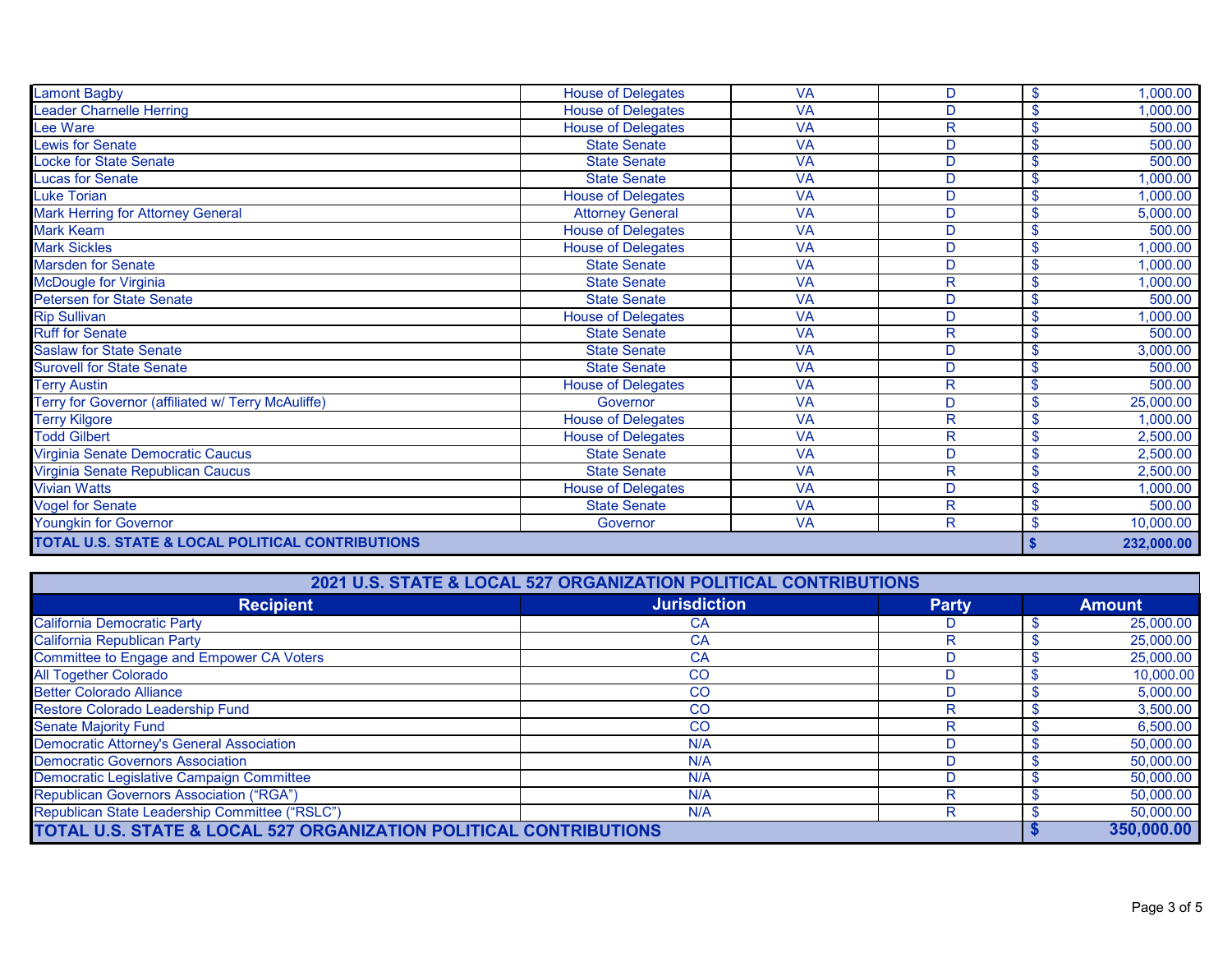| <b>2021 U.S. STATE AND LOCAL BALLOT INITIATIVES</b>         |                     |       |  |               |  |
|-------------------------------------------------------------|---------------------|-------|--|---------------|--|
| <b>Recipient</b>                                            | <b>Jurisdiction</b> | Partv |  | <b>Amount</b> |  |
| California Works: Sen. Toni Atkins Ballot Measure Committee | California          |       |  | 2.000.00      |  |
| California Works: Sen. Toni Atkins Ballot Measure Committee | California          |       |  | 2.900.00      |  |
| TOTAL U.S. STATE AND LOCAL BALLOT INITIATIVES               |                     |       |  | 4,900.00      |  |

| 2021 U.S. OTHER CORPORATE POLITICAL CONTRIBUTIONS         |                     |              |  |               |  |
|-----------------------------------------------------------|---------------------|--------------|--|---------------|--|
| <b>Recipient</b>                                          | <b>Jurisdiction</b> | <b>Party</b> |  | <b>Amount</b> |  |
| <b>Presidential Inaugural Committee 2021</b>              | U.S                 |              |  | 50,000.00     |  |
| American Bankers Association Voter Education Fund         | U.S                 | N/A          |  | 200.000.00    |  |
| <b>TOTAL OTHER U.S. CORPORATE POLITICAL CONTRIBUTIONS</b> |                     |              |  | 250.000.00    |  |
|                                                           |                     |              |  |               |  |

## **TOTAL U.S. CORPORATE POLITICAL CONTRIBUTIONS**

|                                                 | <b>2021 INTERNATIONAL POLITICAL CONTRIBUTIONS</b> |              |               |
|-------------------------------------------------|---------------------------------------------------|--------------|---------------|
| <b>Recipient</b>                                | <b>Jurisdiction</b>                               | <b>Party</b> | <b>Amount</b> |
| <b>Australian Labor Party</b>                   | Australia                                         | Centre-Left  | 22,788.00     |
| <b>Australian Labor Party</b>                   | Australia                                         | Centre-Left  | 10,743.00     |
| <b>Australian Labor Party</b>                   | Australia                                         | Centre-Left  | 1,302.00      |
| <b>Australian Labor Party</b>                   | Australia                                         | Centre-Left  | 4,884.00      |
| Liberal Party of Australia (Federal Division)   | Australia                                         | Centre-Right | 19,533.00     |
| Liberal Party of Australia (Federal Division)   | Australia                                         | Centre-Right | 6,836.00      |
| Liberal Party of Australia (NSW Division)       | Australia                                         | Centre-Right | 10,743.00     |
| Liberal Party of Australia (Victorian Division) | Australia                                         | Centre-Right | 19,533.00     |
| TOTAL INTERNATIONAL POLITICAL CONTRIBUTIONS     |                                                   |              | 96,362.00     |

| TOTAL U.S. STATE & LOCAL POLITICAL CONTRIBUTIONS              | 836.900.00 |
|---------------------------------------------------------------|------------|
| TOTAL INTERNATIONAL POLITICAL CONTRIBUTIONS                   | 96,362.00  |
| <b>TOTAL 2021 VISA INC. CORPORATE POLITICAL CONTRIBUTIONS</b> | 933.262.00 |

| 2021 U.S. TRADE ASSOCIATION DUES PAID BY VISA OF \$25,000 OR MORE                 |
|-----------------------------------------------------------------------------------|
| <b>Name of Association</b>                                                        |
| American Bankers Association and American Bankers Association Card Policy Council |
| <b>American Transaction Processors Coalition</b>                                  |
| <b>Association of National Advertisers</b>                                        |
| <b>Business Roundtable</b>                                                        |

 **\$ 836,900.00**